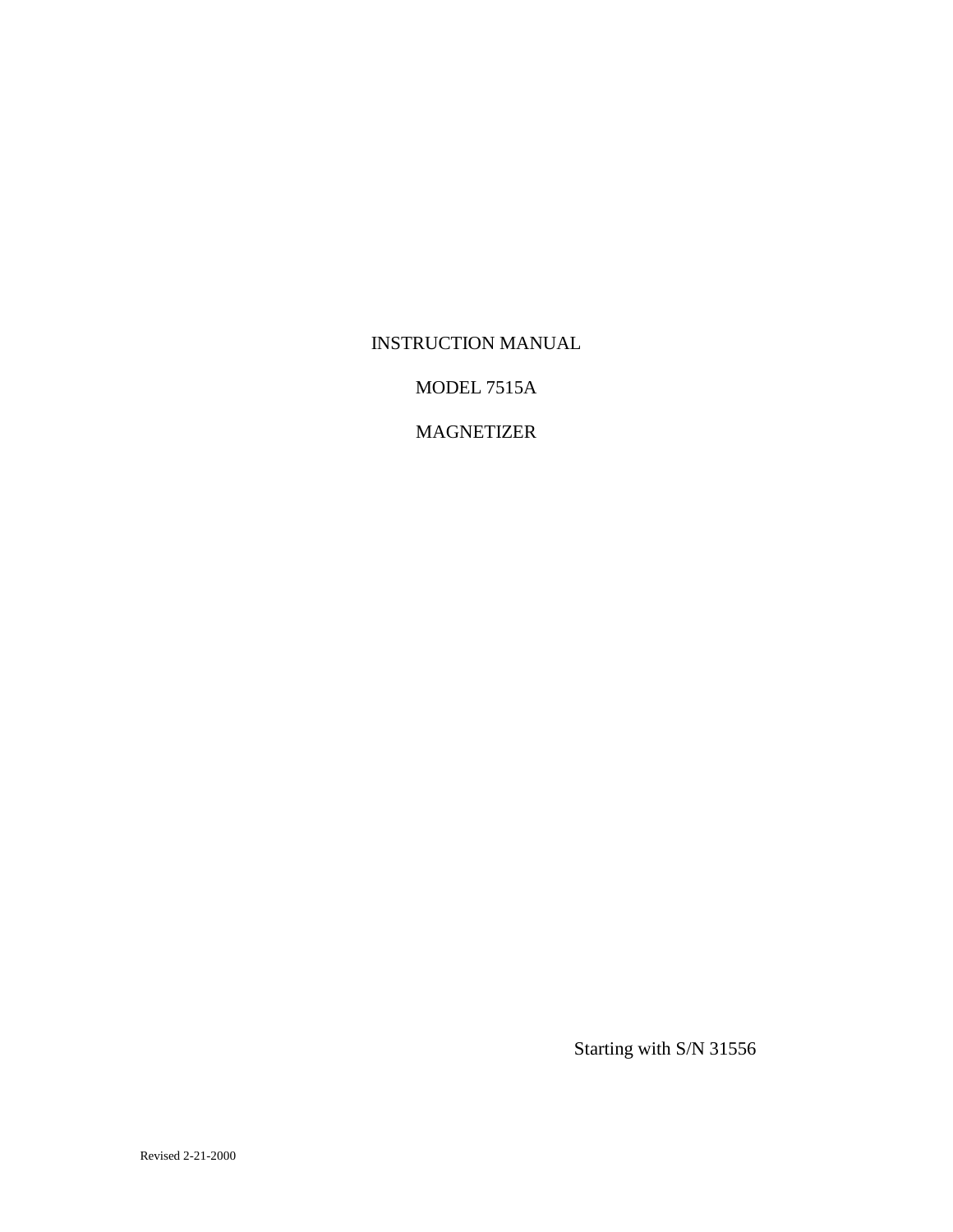# **IMPORTANT**

THE FIXTURE MUST BE CONNECTED BEFORE TURNING ON THE MAGNETIZER. THE MAGNETIZER WILL NOT FUNCTION UNLESS A FIXTURE IS PROPERLY CONNECTED.

BEFORE FIRST USE, FOLLOW THE INSTRUCTIONS IN SECTION III FOR PROPER "FORMING" OF CAPACITORS.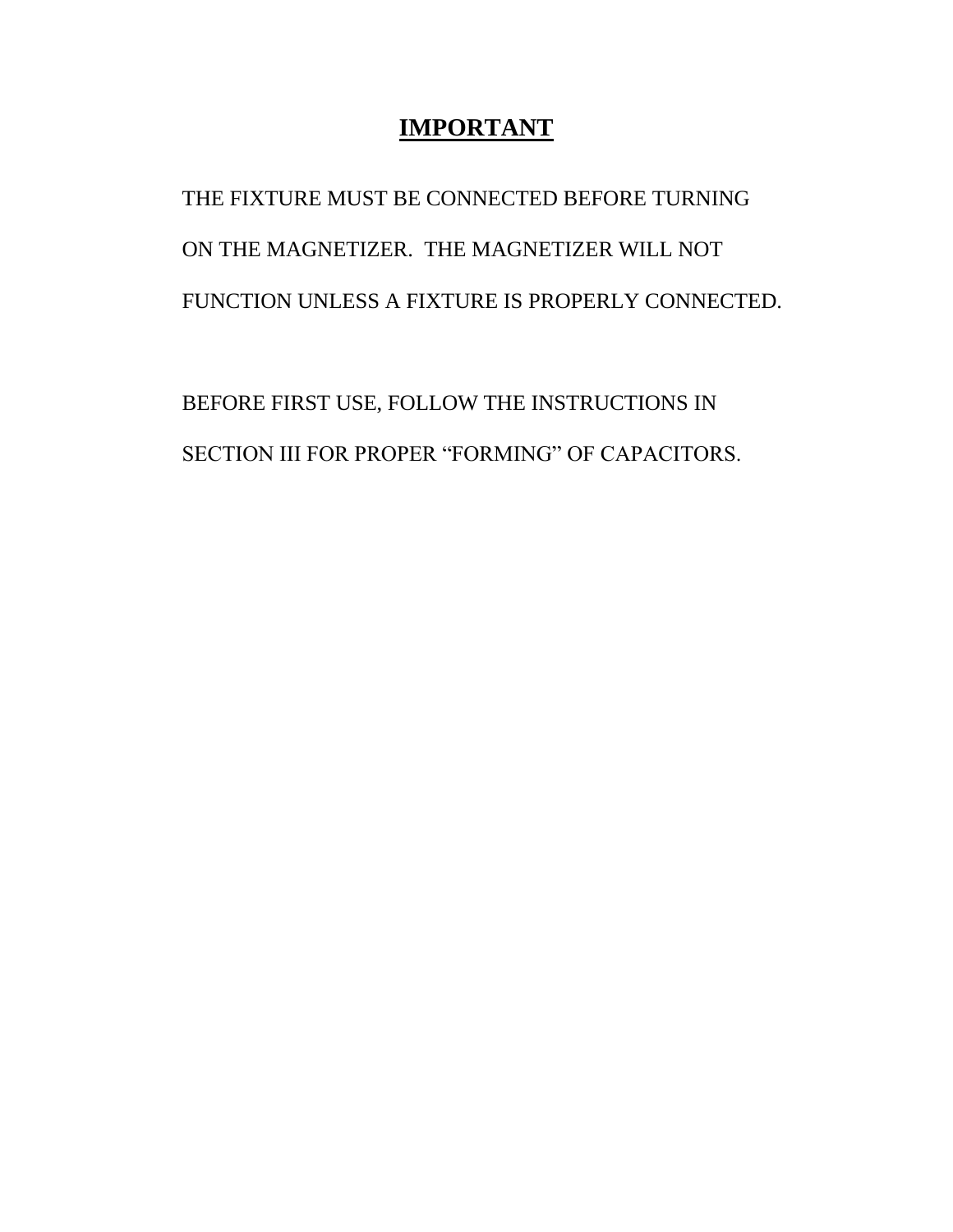# **TABLE OF CONTENTS**

| <b>I. GENERAL DESCRIPTION</b>                                   |                         |  |
|-----------------------------------------------------------------|-------------------------|--|
| <b>II. ELECTRONICS CABINET</b>                                  | $\mathbf{2}$            |  |
| A. Specifications                                               | $\boldsymbol{2}$        |  |
| <b>B. Front Panel Controls</b>                                  | $\boldsymbol{2}$        |  |
| <b>C.</b> Connections                                           | $\overline{\mathbf{4}}$ |  |
| <b>III. SET UP INSTRUCTIONS</b>                                 | 5                       |  |
| <b>IV. MAGNETIZER CIRCUIT DESCRIPTION</b>                       | 6                       |  |
| A. Capacitor Charging Circuit                                   | 6                       |  |
| <b>B. Discharge Circuit</b>                                     | 6                       |  |
| <b>C. Voltage Control Circuit</b>                               | 6                       |  |
| D. Power Supply (Power Supply and Relay Board 10401433)         | 7                       |  |
| E. Magnetizer Logic Circuit (Magnetizer Control Board 10408494) | 7                       |  |
| F. Logic Circuit (Main Cabinet)                                 | 9                       |  |
| <b>V. MAGNETIZING FIXTURE</b>                                   | 10                      |  |
| <b>VI. CAPACITOR REPLACEMENT</b>                                | 11                      |  |
| <b>VII. SERVICE AND MAINTENANCE</b>                             | 12                      |  |
| <b>A. General Instructions</b>                                  | 12                      |  |
| <b>B.</b> Test Equipment                                        | 12                      |  |
| <b>C. Panel Removal</b>                                         | 12                      |  |
| D. Adjustments                                                  | 13                      |  |
| <b>E. Trouble Shooting</b>                                      | 13                      |  |
| <b>VIII. RECOMMENDED SPARE PARTS</b>                            | 15                      |  |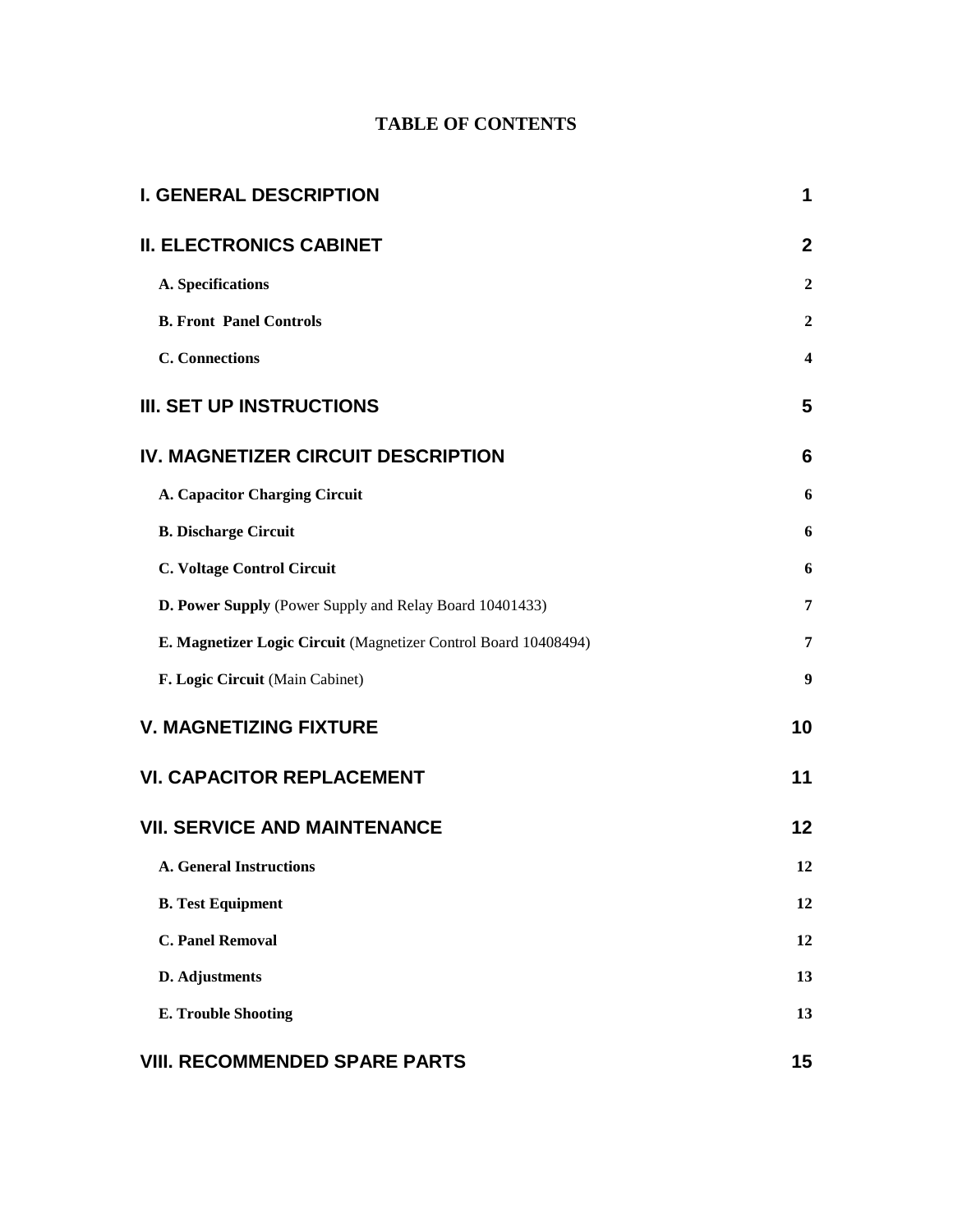# **I. GENERAL DESCRIPTION**

The Model 7515A is a low energy, low voltage, capacitive discharge-type magnetizer capable of saturating all alnico and barium ferrite magnetic materials. Energy levels from 380 to 2800 Watt-Seconds (Joules) are available. The Model 7515A is easily adapted to a wide variety of production and laboratory magnetizing requirements.

A modern, solid state electronics control circuit, coupled with a high current SCR and fixture, makes this magnetizer a highly reliable, low maintenance unit. The electronic voltage control circuit prevents the unit from being discharged before the preset energy level has been reached, thereby preventing incomplete magnetization.

Simplified fixture design and fabrication are made possible by the low operating voltage (425 volts maximum). The Model 7515A, with all electronic circuitry and capacitors enclosed in a metal cabinet, is also designed for maximum operator safety when used with Magnetic Instrumentation, Inc. approved fixtures.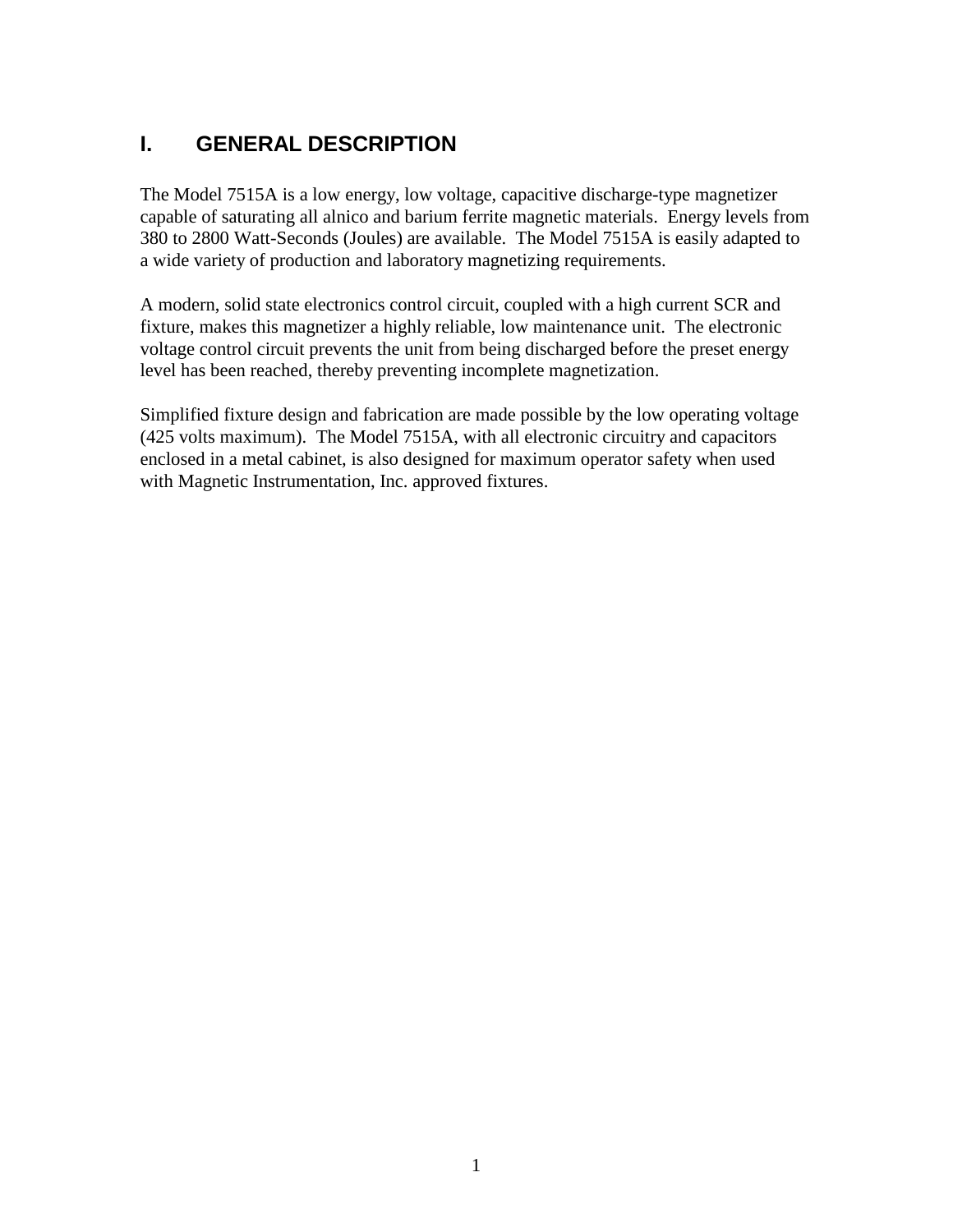# **II. ELECTRONICS CABINET**

## *A. Specifications*

| <b>Magnetizing Current</b> | 2500 to 5000 Amps depending on<br>energy level of unit. (The maximum<br>rated output current for the Model 7515A<br>is $500A$ /capacitor.) |
|----------------------------|--------------------------------------------------------------------------------------------------------------------------------------------|
| <b>Output Voltage</b>      | 50 Volts to 425 Volts (set by user)                                                                                                        |
| Power Input                | 120 Volts 50/60 Hz (Optional 220 Volts).<br>See serial tag for input power of each unit.                                                   |

## *B. Front Panel Controls*

#### Power ON-OFF Switch

This switch is a combination on-off switch and circuit breaker. With the switch on and proper power supplied, the power-on light will be illuminated.

#### Fuse

This ¼ Amp Slo-Blo fuse protects the control circuitry and low voltage power supply. This fuse is located on the back of the control chassis.

#### Panel Meter

The panel meter is a 0 to 500 volt analog meter. It continuously monitors the voltage of the energy storage capacitor bank.

#### Voltage Control

This potentiometer is used to control the voltage to which the energy storage capacitor bank is charged. Voltage may be increased by turning the knob clockwise. Voltage may be decreased by turning off the power-on switch (circuit breaker) or by initiating the magnetize function, thereby discharging the capacitor bank through the fixture. NOTE: When initially setting the voltage it is best to start with the voltage control knob at minimum and slowly adjust this control clockwise so as not to overshoot the desired level.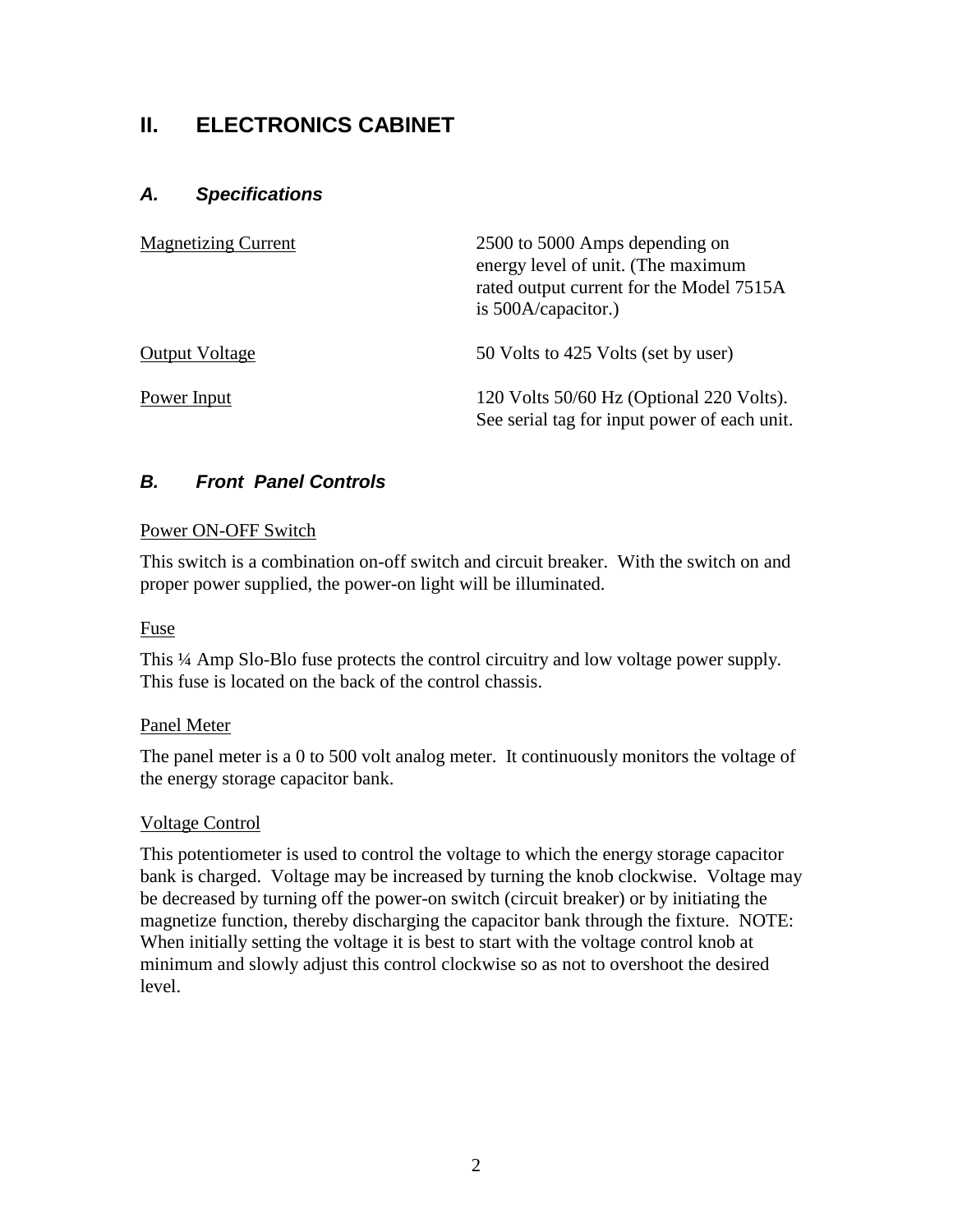#### Lights and Push Button Switches

The lights act as ready indicators. If the white light is illuminated, it indicates that the magnetizer is ready to charge. If the green light is illuminated, it indicates the magnetizer has been charged to the preset voltage and is ready to discharge. The push-buttons provide a means of initiating the desired function. The charge push-button is active only when the magnetizer is ready to charge, as indicated by the charge light. The magnetize push-button is active only when the magnetizer is ready to discharge, as indicated by the magnetize light.

#### Function Select Switch

Push Charge/Push Magnetize (Center Position)

In this mode of operation a manual initiation of the charge and magnetize functions is required. Press the charge push-button when the white ready-to-charge light is on. The magnetizer will charge to the preset voltage level, as set by the voltage control knob, and turn on the green ready to magnetize light while maintaining the desired charge level. Voltage may be increased by turning the voltage control knob clockwise, or the magnetizer may be discharged by pressing the magnetize push-button, provided the green ready-to-magnetize light is illuminated.

Push Charge/Auto Magnetize (Left)

In this mode of operation the charge function must be initiated by pressing the charge push-button. Upon reaching the preset voltage level the magnetizer will automatically discharge.

### Auto Charge/Push Magnetize (Right)

In this mode of operation the magnetizer will automatically charge to the preset voltage level and maintain this level until the magnetize push-button is pressed. After a short period of "off time" the magnetizer will recharge automatically and be ready for the next cycle.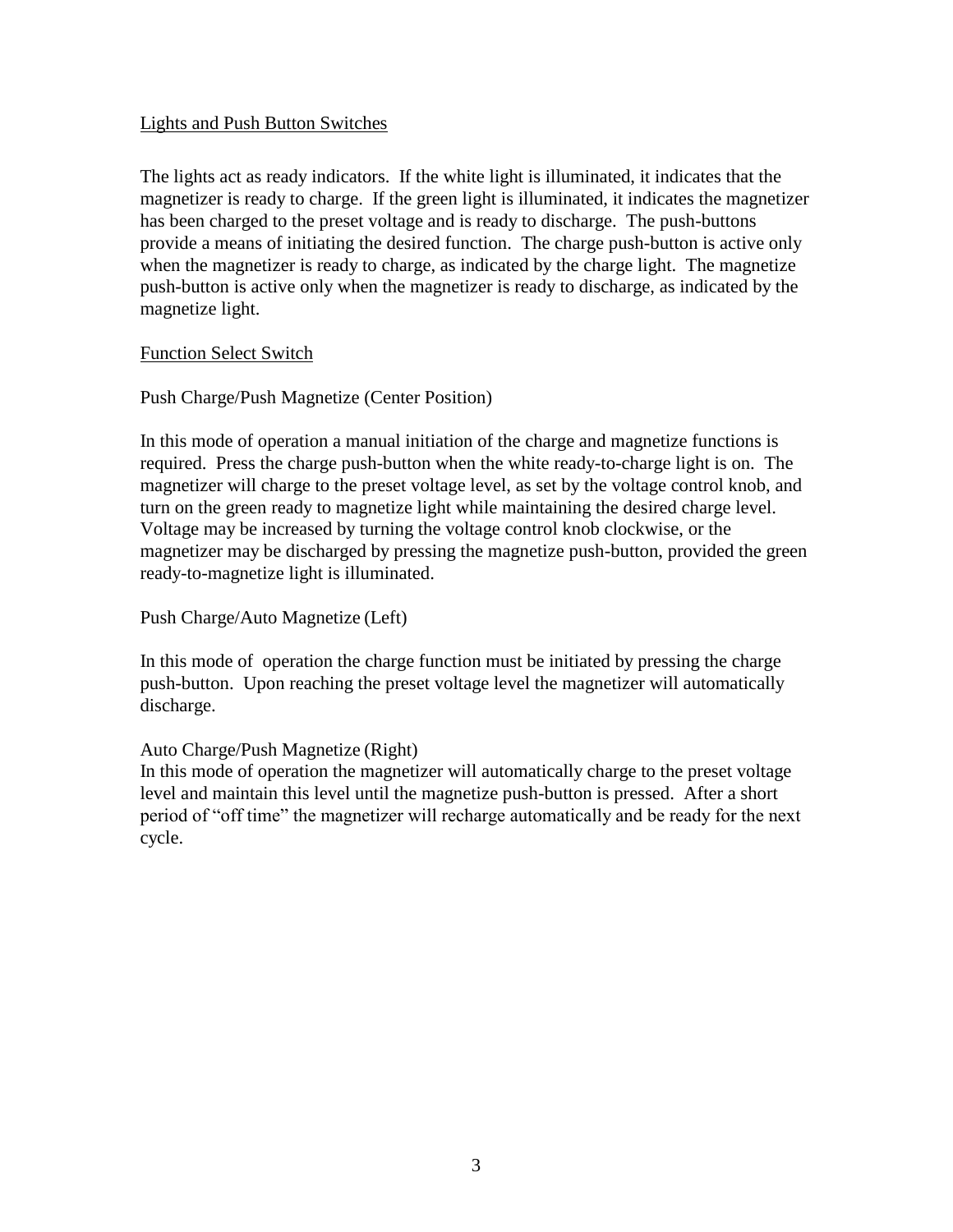## *C. Connections*

### Magnetizing Fixture (Front Panel)

The 5-pin circular connector is used to connect the magnetizing fixture to the magnetizer. This connector is electrically interlocked to prevent the magnetizer from operating without a fixture connected. IMPORTANT: When connecting a fixture to the magnetizer, observe the cabling and connector for signs of wear. Connecting a badly worn fixture to the magnetizer may pose a hazardous condition to the operator. Make sure this connector is firmly seated. A poor connection may cause electrical arcing and/or a low magnetizing field within the fixture.

External Trigger (Rear Panel)

These two 2-pin connectors may be used to externally control the magnetizer. A dry contact closure will initiate the function desired. Both charge and magnetize external trigger inputs duplicate the function of the charge and magnetize push-buttons on the front panel.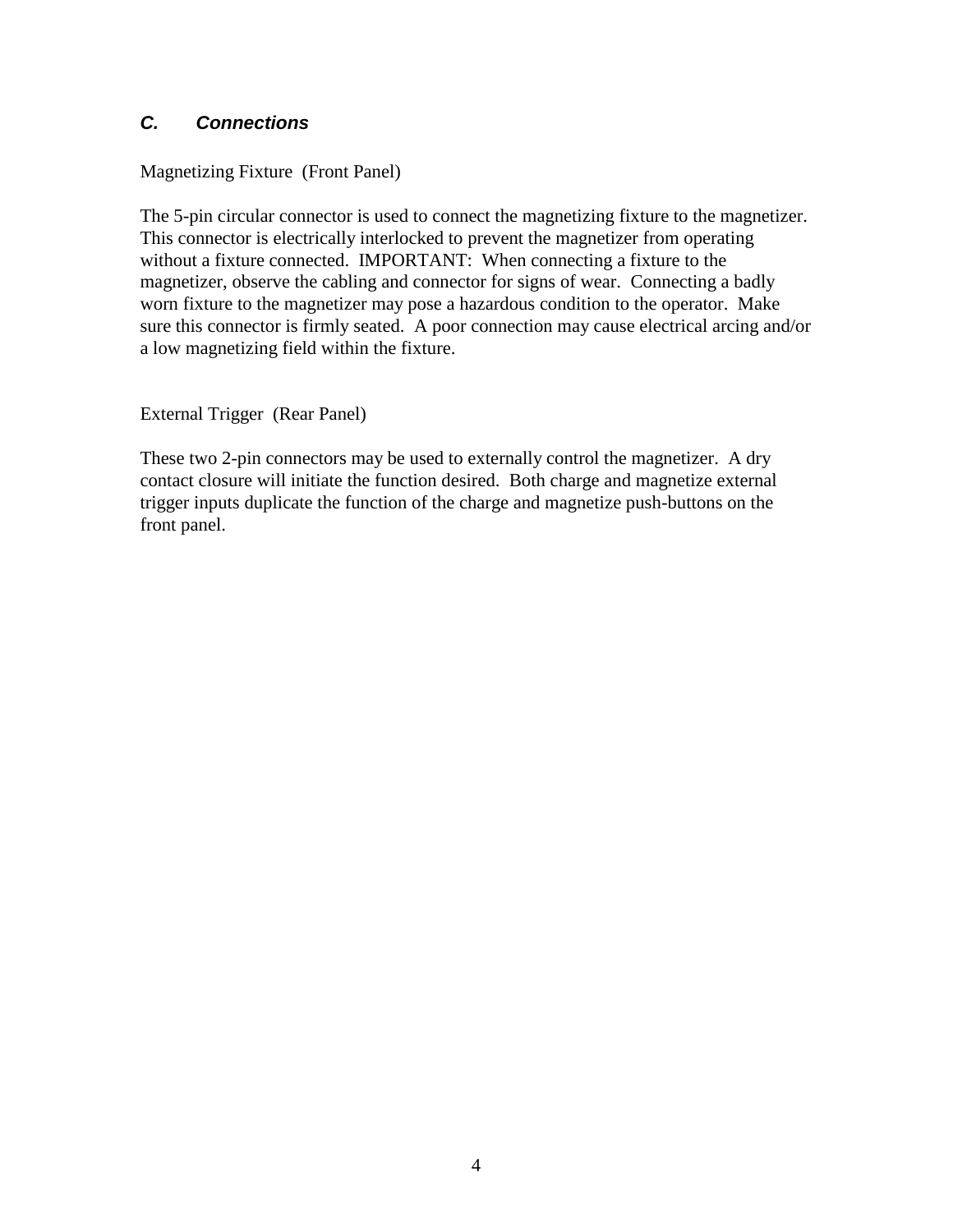# **III. SET UP INSTRUCTIONS**

This step-by-step set-up procedure must be followed to insure long, reliable equipment performance.

- 1. Place both the electronics cabinet and magnetizing fixture in their final operating location.
- 2. Connect water source to fixture, if required.
- 3. Connect the magnetizing fixture cables to the fixture connector on the electronics cabinet.
- 4. Set voltage control at minimum voltage (full counter-clockwise), and function select switch to push charge/push magnetize (center) position.
- 5. Connect AC power cord to a 120 volt, 50/60 Hz (or 220 volt, 50/60Hz, if applicable) grounded power outlet.
- 6. Turn on electronics cabinet power switch.
- 7. The white ready-to-charge light should be on. Press the charge push-button. The capacitor bank will charge to approximately 50 volts as indicated on the voltmeter.
- 8. Upon reaching minimum voltage, the green ready-to-magnetize light will come on. Press the magnetize push-button. The magnetizer will discharge through the fixture and remain idle for approximately 4 seconds.
- 9. After this short period of off-time the white light will come back on, allowing the charge cycle to be reinitiated.

### Initial Break-In

10. Set the magnetizer to minimum voltage and turn on. Adjust voltage for 100 volts and allow a minimum of 1/2 hour for capacitors to form. Then adjust voltage control to 200 volts and allow a minimum of 1/2 hour for capacitors to form. Continue to raise voltage using 100 volt increments at 1/2 hour intervals until the proper operating voltage has been reached. Allow the magnetizer to form at this voltage for at least 45 minutes before operating.

Failure to follow the above procedure will lead to premature failure of the capacitors.

11. Daily warm-up requires only about five minutes at each 100-volt step.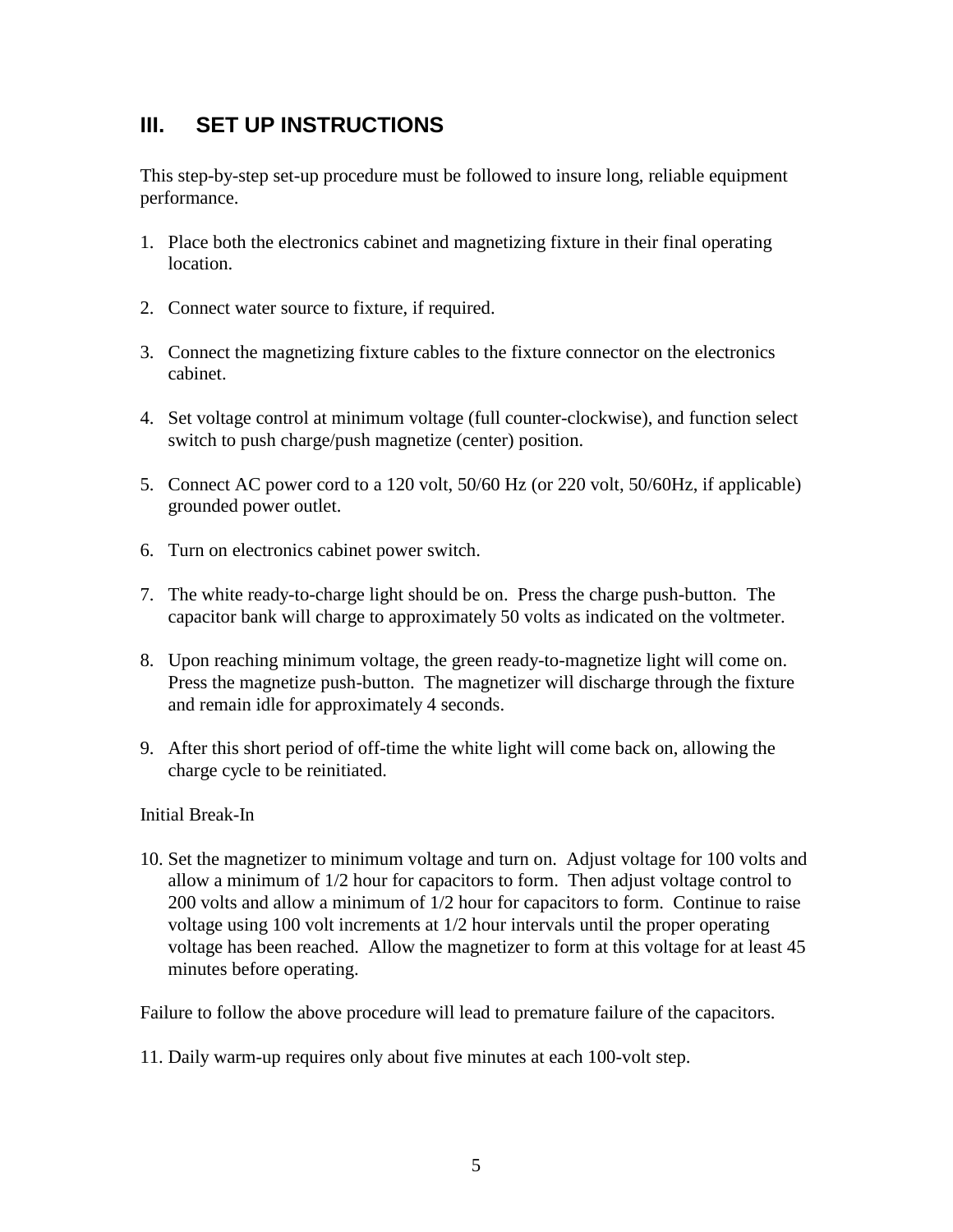# **IV. MAGNETIZER CIRCUIT DESCRIPTION**

A capacitive discharge magnetizer functions by supplying large amounts of energy in a short time to a magnetizing fixture. This magnetizing pulse is milliseconds in length and is drawn through a discharge switch from the capacitor bank. The capacitor bank is charged by drawing small amounts of power from the power line over several seconds. The basic magnetizer consists of a capacitor charging circuit, capacitor bank, discharge circuit, voltage control circuit, power supply and logic circuit. (See magnetizer schematic for complete circuit details.)

# *A. Capacitor Charging Circuit*

The capacitor charging circuit consists of a current limited transformer T1, fullwave rectifier DB 101, SCR101, R101 and the capacitor bank. The charging circuit is controlled by the logic circuit through SCR101. During capacitor charging, transformer T1 provides a charging current of approximately 12 amps maximum. R101 limits inrush current to the capacitor bank.

# *B. Discharge Circuit*

The discharge circuit, which provides the magnetizing current, consists of the main discharge SCR, SCR Fire Control Circuit Board, SCR gate circuitry (located on control chassis), reverse current blocking diode, and the magnetizing fixture. Provided the capacitor bank is charged to the preset voltage level and the magnetize function has been initiated, the control circuit gives a gate signal to the SCR Fire Control Board (fire input Hi and Lo). The SCR Fire Control Board gates the SCR with a conditioned signal allowing current from the high energy capacitor bank to discharge through the magnetizing fixture. During the discharge pulse the charge circuit is disabled to prevent the SCR from holding on. The reverse current blocking diode begins conducting current when the capacitor bank is near zero volts, preventing negative current from flowing through the magnetizing fixture. Once current through the magnetizing fixture falls below the SCR holding current, the SCR turns off and the system will be ready to recharge, as indicated by the white ready-to-charge light.

# *C. Voltage Control Circuit*

The voltage control circuit consists of a voltage divider and a Schmitt trigger. Voltage control POT101 provides the actual pre-set voltage level reference as part of the voltage divider. The Schmitt trigger is made up of Q308, Q309 and associated components. When the capacitor bank is at voltage, Q309 is off and Q308 is on.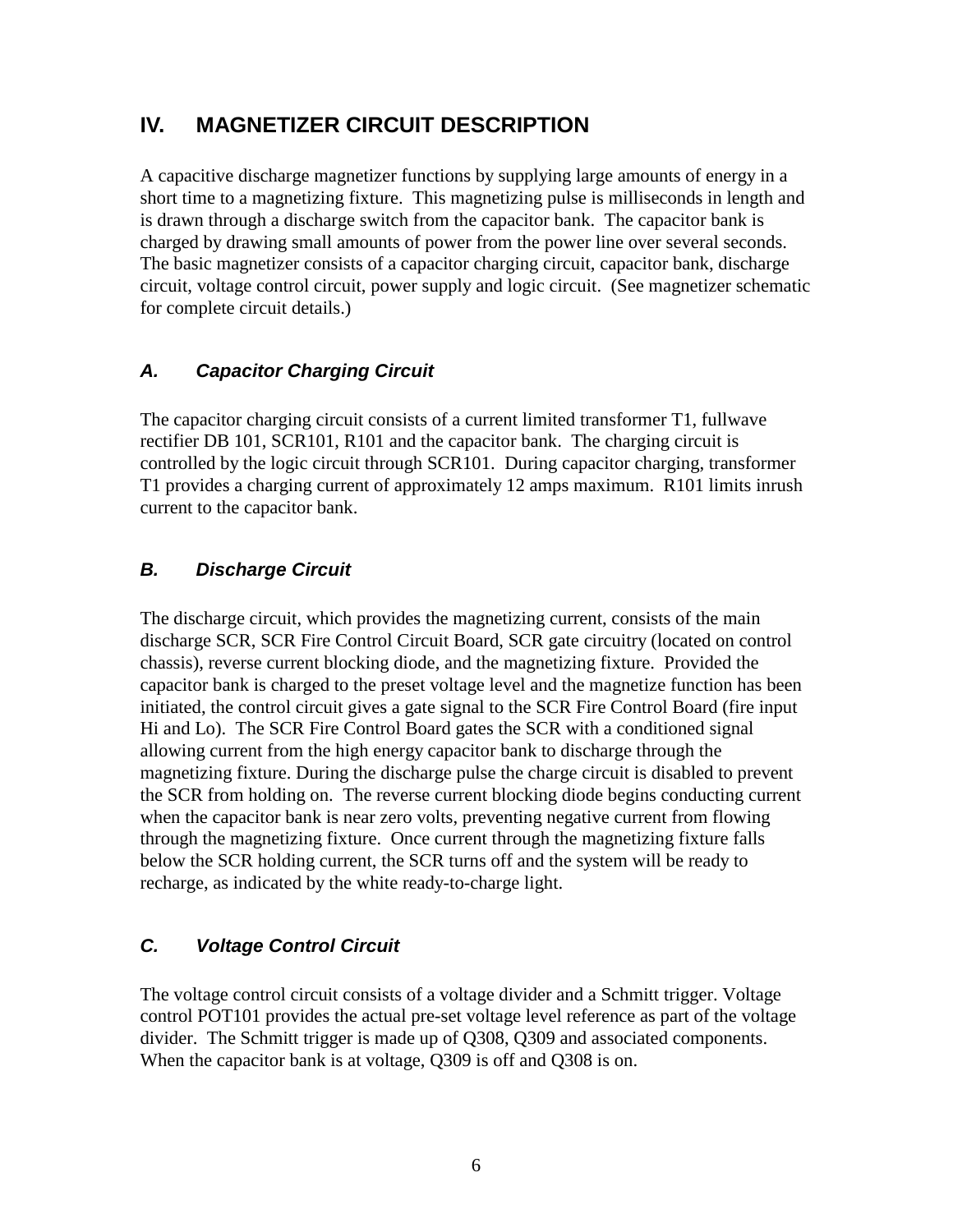### *D. Power Supply* (Power Supply and Relay Board 10401433)

The power supply provides a regulated  $\pm 15$  volts and unregulated  $\pm 24$  volts. Unregulated voltage is supplied by T101, DB201, and associated components. The regulated  $\pm$  volts is supplied through regulator IC201, IC202, POT201, C201 and associated components.

### *E. Magnetizer Logic Circuit* (Magnetizer Control Board 10408494)

Technical Description – Charge Circuit:

The charge circuit on this board requires the use of an external potentiometer. The value of this potentiometer is dictated by the maximum voltage of the magnetizer. In 400 volt systems the external potentiometer will be 350 kohms, and in 800 volt systems the potentiometer will be 750 kohms. The external potentiometer is wired so that minimum voltage will equal zero-ohms and maximum voltage will be its total resistance. One end of this potentiometer is tied to the high voltage (negative) side of capacitor bank, and the other end is tied to the voltage control reference input Pin 11. This potentiometer along with R323 (47K), pot 302 (5K), and R324 (3.6K which is tied to capacitor bank ground) make up a voltage divider. This voltage divider may be adjusted by pot 302 for a maximum voltage to be adjusted on the capacitor bank. The junction of R323 and pot 302 feeds the base of transistor Q309. Q309 and Q308 make up a schmitt trigger circuit that controls the charge function. Hysteresis of voltage control is adjusted by R326. (5.1K nominal) (To increase the hysteresis decrease R326.)

The collector of Q308 feeds two circuits:

- 1. Q307 and Q303 serve to enable a magnetize condition. Q303 must be on, signifying the capacitor bank is not charging, before the collector of Q302 will be allowed to go low upon the initiation of the magnetize signal  $(+15V)$  applied to Pin 17 of header connector). This assures that the capacitor bank is at the correct voltage level and is not charging before allowing the magnetize or discharge function to be initiated.
- 2. Q308 also controls the circuit that drives the gate signal to the charging SCR(s), (providing ground to the charging bridge) from Pin 7 of the header connector. To enable a charge condition, ground (supply common) must be applied to Pin 7 of header connector, allowing the collector of Q311 to go low. A low level on the collector of  $Q311$  turns on  $Q312$  allowing the  $+24V$  supply to be seen through R333 and D305 to Pin 7 of header connector (gate of charging SCR(s). When Q312 is off the -24V supply through R334, R333 and R339 (D305 is now reverse biased) creates a negative potential to be seen at Pin 7 of header connector (gate of charging SCR(s) holding the SCR(s) off. Q313 is used to drive an at-voltage (ready to magnetize indicator or relay coil) signal. If ground (supply common) is applied to Pin 8 of header connector (emitter of Q313), and the -24V supply through a relay coil or an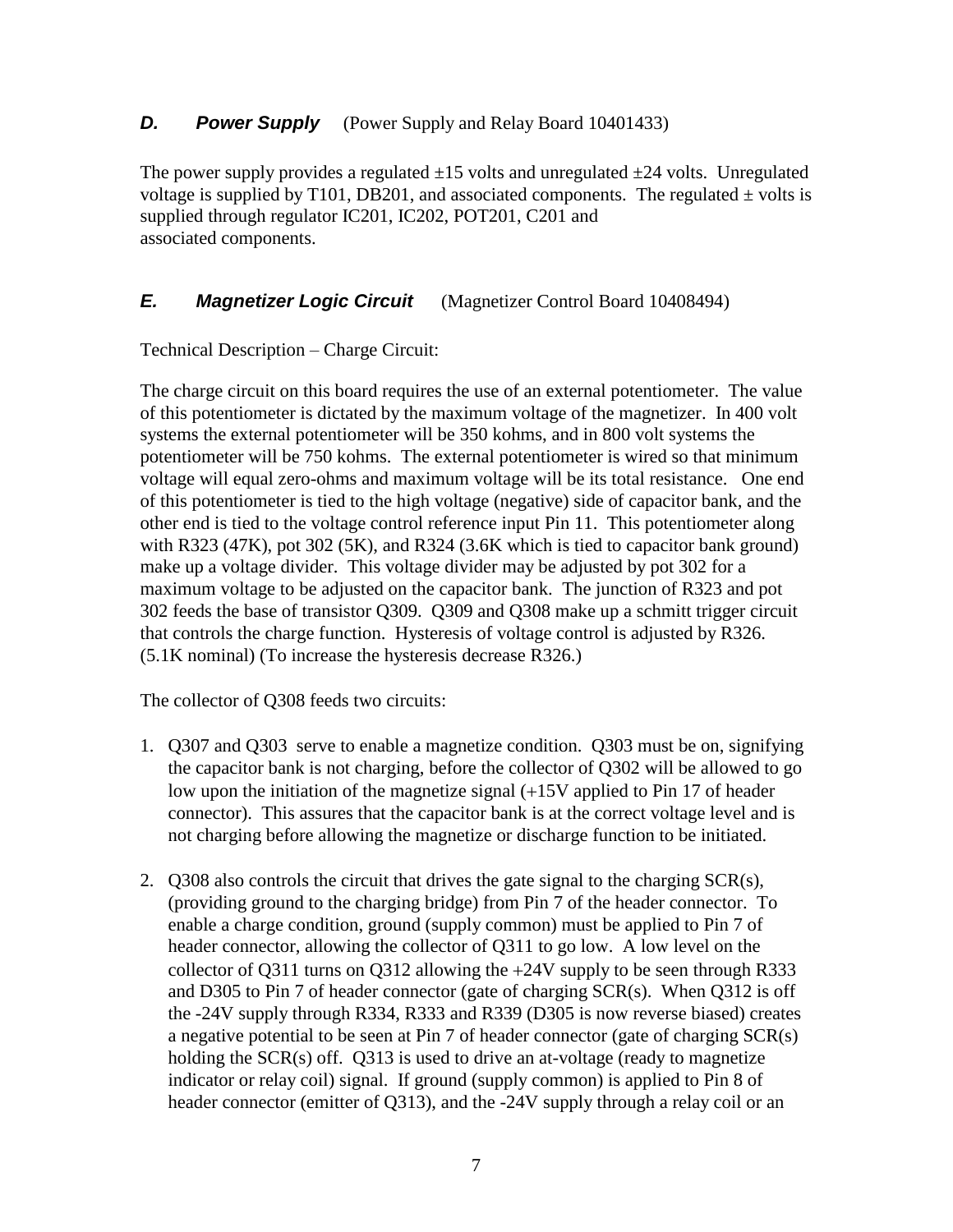indicator is applied to Pin 5 of header connector, this coil/indicator will be on when Q312 is off.

Technical Description – Discharge Circuit:

Pin 17 of the header connector should be used to initiate the discharge function. When the 15VDC supply is applied to Pin 17 of the header connector Q302 will be turned-on and provided Q303 is on, (signifying the charge circuit is not-active), ground (supply common) is seen at Pin 12 of header connector. Pin 12 of header connector is used to start the discharge timing sequence. When Pin 12 of the header connector goes low 2 conditions have happened.

- 1. The capacitor bank has been charged to the preset voltage level and the charge function is not currently active.
- 2. A magnetize (fire) signal has been provided. At the same time Pin 12 of the header connector goes low, Q310 is turned on holding Q312 (charging transistor) off, disabling the charge function. The 3-Timer Chain IC301, IC302, IC303 is enabled by Pin 10 of header connector, (Ov on Pin  $10 =$  disable/+15V on Pin  $10 =$  Enable), and triggered by Pin 19 of header connector ( $Ov = \text{trigger}$ ).

## Timing sequence:

Provided the timers are enabled, (Pin 10 of header connector at  $+15V$ ), a low (Ov) applied to Pin 19 of header connector turns off Q301 allowing C303 to discharge. This starts timers IC301 and IC 302. IC301 turns on Q304 disabling the charge circuit through Q310, and maintains the low "firing" condition at Pin 12 of header connector. IC301 also turns on Q305 activating the first half of a two transistor "and" circuit. IC301's output Pin 3 will remain active  $(+15V)$  for the entire discharge cycle. Adjustable by the time of C301 10µfd; and POT301 500K 1 turn potentiometer. Timer IC302 is used to provide a delay between the start of the discharge cycle and actual discharge of capacitor banks to allow the charge circuit enough time to shut-off (approx: 100ms). When IC302's output returns to a low (timing cycle completed) C306 discharges and provides a trigger to IC303. Upon seeing the trigger the output of IC303 goes high (+15V) and turns on the second half of the "and" circuit Q306 causing pin 2 of header to go low (provided R340 is connected to +15VDC via pin 3 of header connector). This logic signal is normally used to trigger (start) an SCR driver board that in turn gates on the discharges SCR.

The basic logic circuitry consists of three MC1455 timing circuits, used as monostable multi-vibrators, and two transistor-type logic AND gates. As the voltage control delivers an up to voltage signal to Q303, a simultaneous fire signal from PB101 will complete the AND logic, energizing 201CR. Closure of 201CR initiates the timing action of IC301 and IC302. IC301 remains in the high state for four seconds enabling Q305. After approximately 100 msec as IC302 returns to its low state, IC303 is energized which, in conjunction with IC301, turns on transistors Q305 and Q306. This action connects the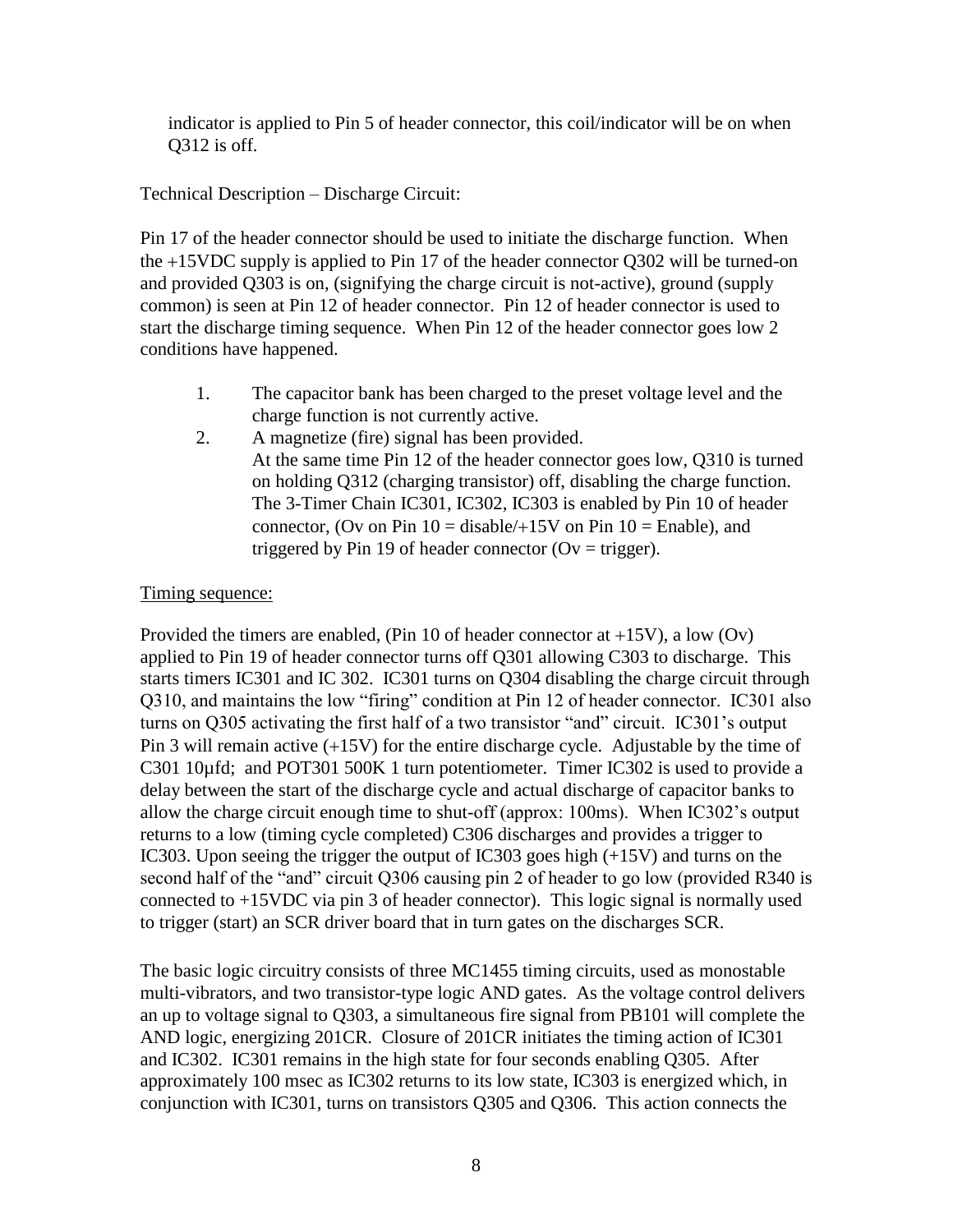ground of the 15 volt supply to the input of the SCR fire control board (10403363).

The four-second delay of IC301 holds the charging SCR SCR101 off, preventing the capacitor bank from attempting to charge during the discharge cycle.

The 10 millisecond delay allows sufficient time to insure that SCR101 is turned off before the capacitors are discharged.

The magnetize light is a three state indicator. When the light is continuously on, it indicates the capacitors are up to voltage; when the light blinks, it indicates that SCR101 is being turned on and off, maintaining the proper capacitor bank voltage. When the light is off, the capacitor bank has not been charged to the full voltage and the magnetize firing circuitry is disabled.

## *F. Logic Circuit* (Main Cabinet)

Incorporated in the magnetizer are two relays, 1CR and 2CR, which safely drain the capacitor bank when the power to the magnetizer is turned off or when there is a momentary power failure.

Relays 1CR and 2CR are interconnected such that if power is interrupted to relay 1CR, a bleeder resistor is connected across the capacitor bank and relay 2CR is energized until the capacitor bank is discharged to a safe level. Relay 1CR cannot be re-energized until relay 2CR has de-energized.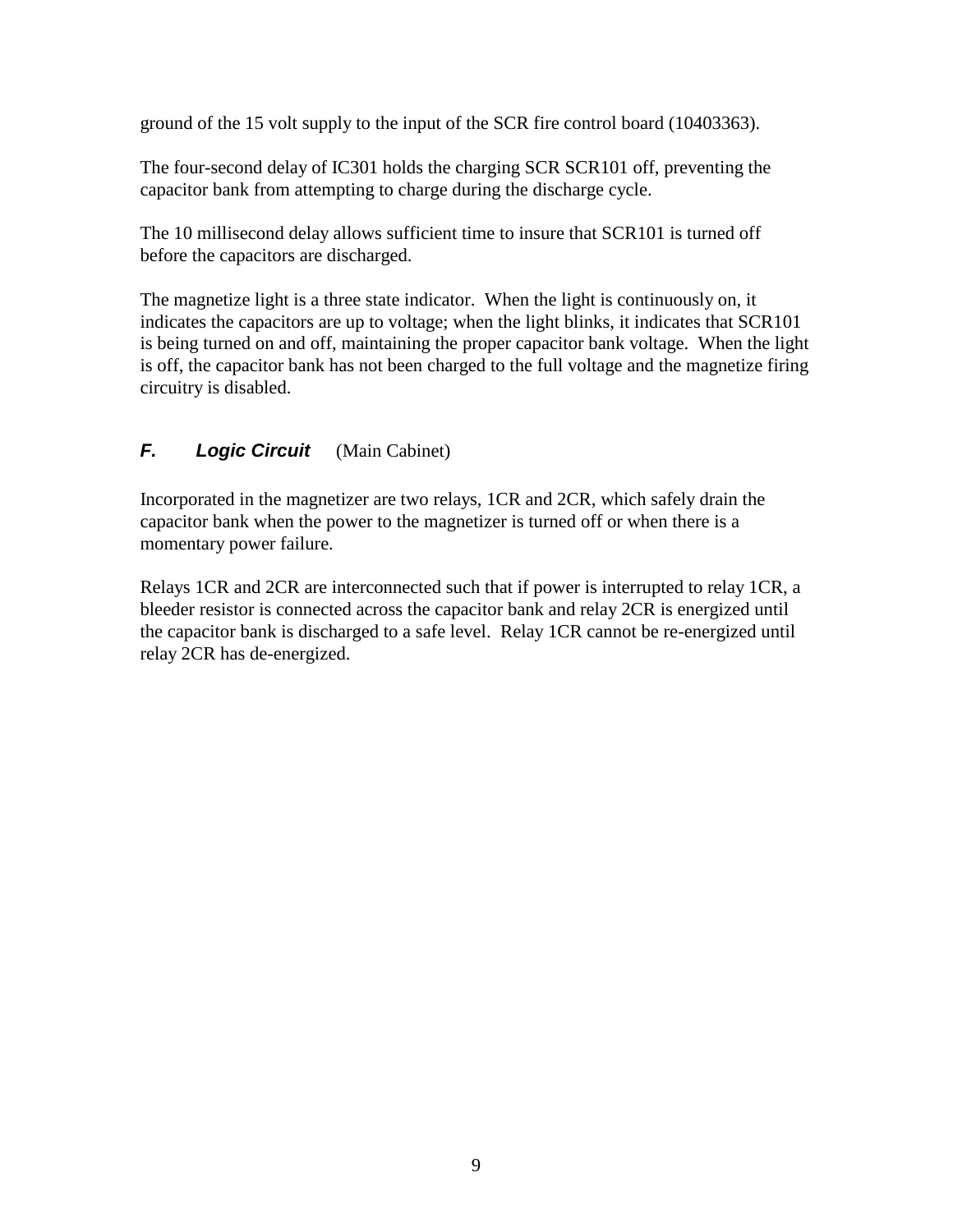# **V. MAGNETIZING FIXTURE**

Fixtures are available from Magnetic Instrumentation, Inc. for use with the Model 7515A Magnetizer.

Fixtures not designed by Magnetic Instrumentation, Inc. should meet the specifications of the magnetizer. Magnetic Instrumentation, Inc. assumes no liability for the performance or safety of fixtures not designed and manufactured by Magnetic Instrumentation, Inc.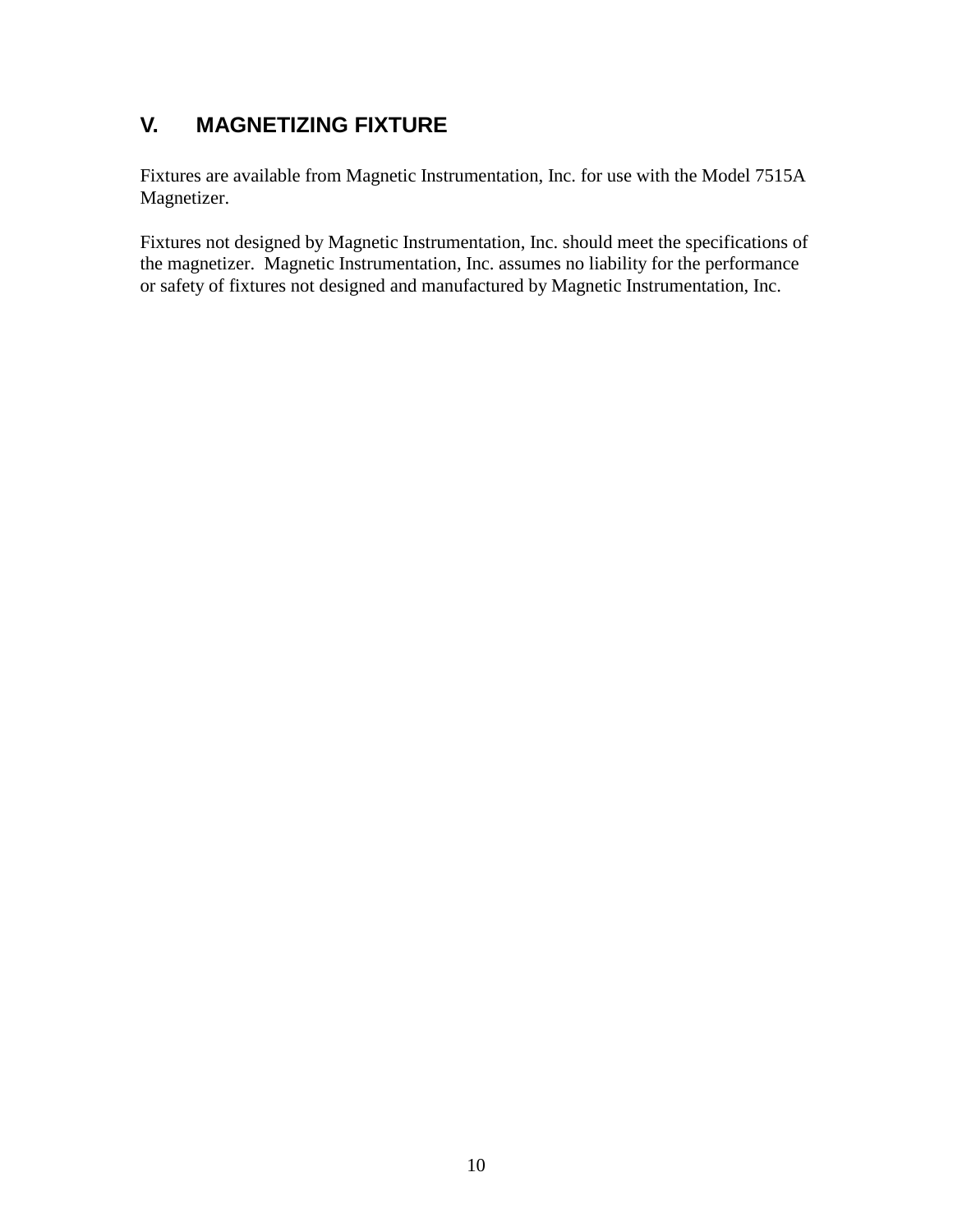# **VI. CAPACITOR REPLACEMENT**

### BEFORE ATTEMPTING REPLACEMENT OF ANY CAPACITORS, VERIFY THAT THE CAPACITORS IN THE MAGNETIZER ARE DISCHARGED. THE FRONT PANEL METER SHOULD SHOW ZERO VOLTS.

All standard electrical and electronic industrial procedures must be followed in maintenance work on the magnetizer. When installing new capacitors, it is extremely important that polarity of the capacitors be observed as they are wired into the circuit. All connections to the capacitor bank must be verified as tight and free of corrosion or film.

After installing capacitors it is important to run the initial break-in procedure section III step 10.

Failure to follow the initial break-in procedure will lead to premature failure of the capacitors.

Three types of capacitor are used in this unit and are dependent on the energy level. Check the serial tag for the appropriate model number - energy level of your magnetizer.

| Model Number | <b>Replacement Cap</b> | <b>Type</b>      |
|--------------|------------------------|------------------|
| 7515A-1      | 3520 0322              | 860 µfd 450 VDC  |
| 7515A-2      | 3520 0322              | 860 µfd 450 VDC  |
| 7515A-3      | 3520 0319              | 1500 µfd 450 VDC |
| 7515A-4      | 3520 0319              | 1500 µfd 450 VDC |
| 7515A-5      | 3520 2611              | 3100 µfd 450 VDC |
| 7515A-6      | 3520 2611              | 3100 µfd 450 VDC |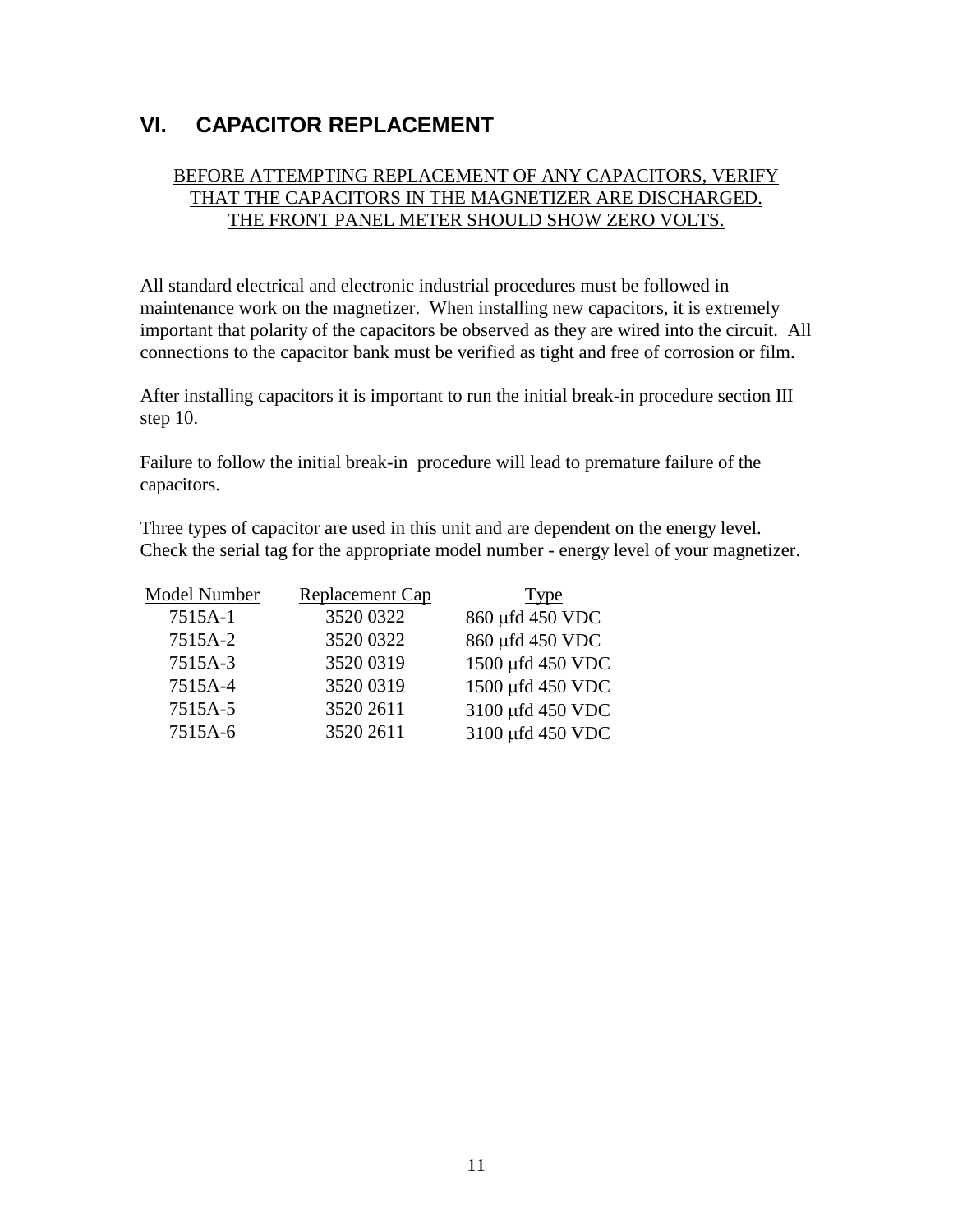# **VII. SERVICE AND MAINTENANCE**

NOTE: Service and maintenance of this equipment requires trained personnel. Care is required for safety of service personnel. Voltages and currents are exposed with panels removed and are hazardous. This unit should be operated with panels removed ONLY if absolutely required for repair.

## *A. General Instructions*

The Model 7515A Magnetizer is a combination of electrical and electronic components. Procedures consistent with safety and standard practices for each area should be used.

Regular service should be performed to insure proper connection of all capacitor bank terminals, SCR terminals and fixture terminals.

If water is used for fixture cooling, all water connections should be inspected regularly for leaks or obstructions.

A regular inspection of the fixture drain will prevent component failure due to overheating.

## *B. Test Equipment*

Trouble shooting and repair can be carried out with the following equipment:

0 to 500 volt DC voltmeter Oscilloscope with isolation transformer.

## *C. Panel Removal*

NOTE: Panels should be removed only by trained personnel. There are exposed voltages and currents in the cabinet. Care must be used when removing panels. Panels should be removed only with equipment disconnected from AC line. Always check the capacitor bank voltage prior to beginning any repair. If the voltage is not zero, discharge the capacitors in a safe and proper manner before proceeding.

The electronics cabinet has a removable rear panel for access to circuits. The control chassis can be taken out by removing the front panel screws and disconnecting the rear fanning strip.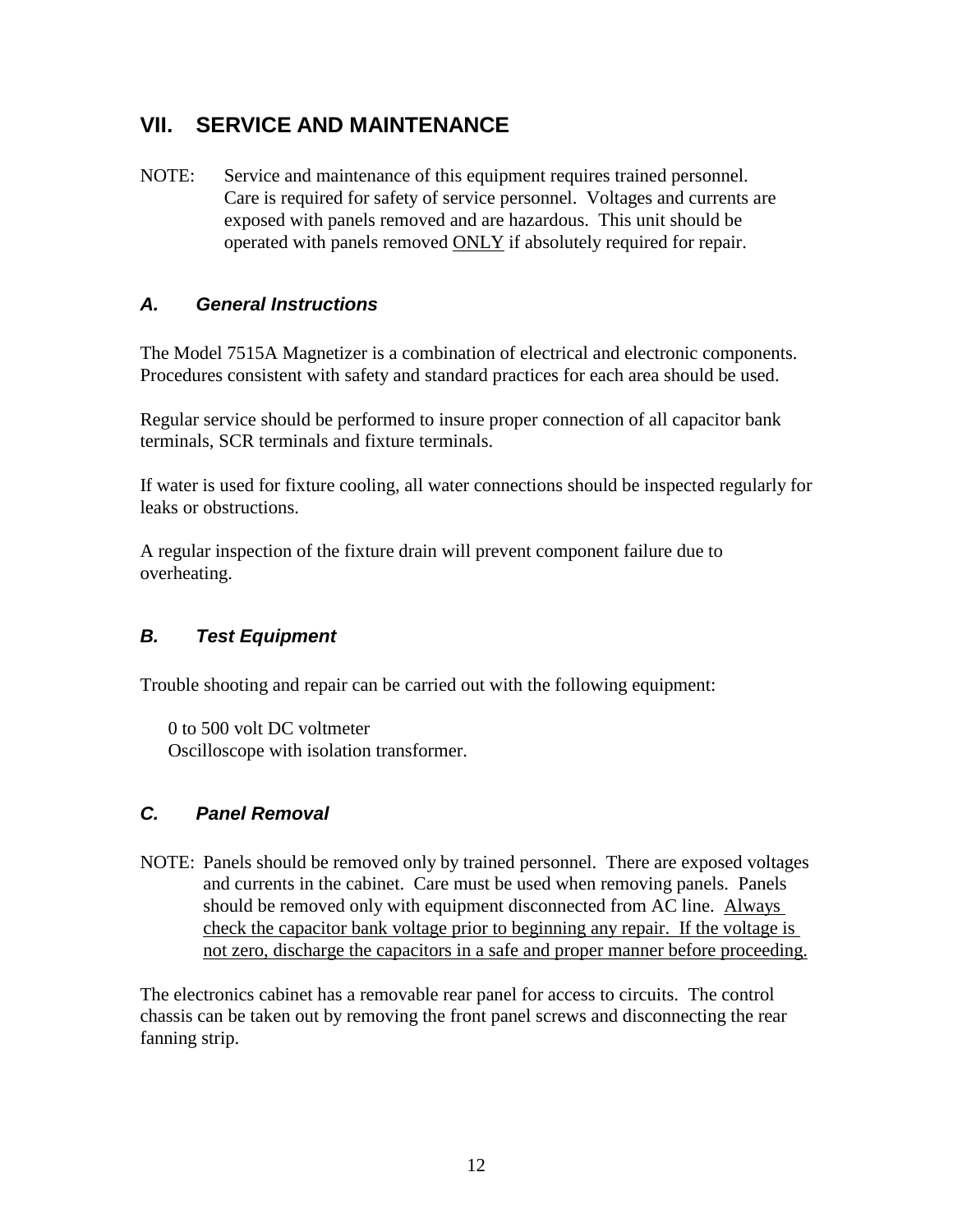## *D. Adjustments*

Time delay and maximum voltage setting on the printed circuit board are factory set and should not be tampered with in any way without consulting Magnetic Instrumentation, Inc.

# *E. Trouble Shooting*

Prior to beginning any trouble shooting, all connections should be checked. This includes AC power to the electronics cabinet and water supply if required. All trouble shooting should be done at low capacitor bank voltage.

| Symptom                   | Probable Cause             |
|---------------------------|----------------------------|
| Capacitor bank will not   | Fuse F101 Relays 1CR, 2CR. |
| charge, meter at 0 volts, | Fixture not connected. See |
| pilot light on.           | Charging circuit.          |
| Capacitor bank will not   | Fixture connections. SCR.  |
| discharge.                | See discharge circuit.     |

Charging Circuit

| Symptom                                               | Probable Cause                                                     |
|-------------------------------------------------------|--------------------------------------------------------------------|
| Capacitor bank at proper<br>voltage, ready lamp off.  | Defective ready lamp.                                              |
| Capacitor bank continues<br>to charge past set point. | Schmitt trigger. Voltage control<br>pot open. SCR101 Anode shorted |
| Indicator lamp off.                                   | to chassis, SCR101 shorted.                                        |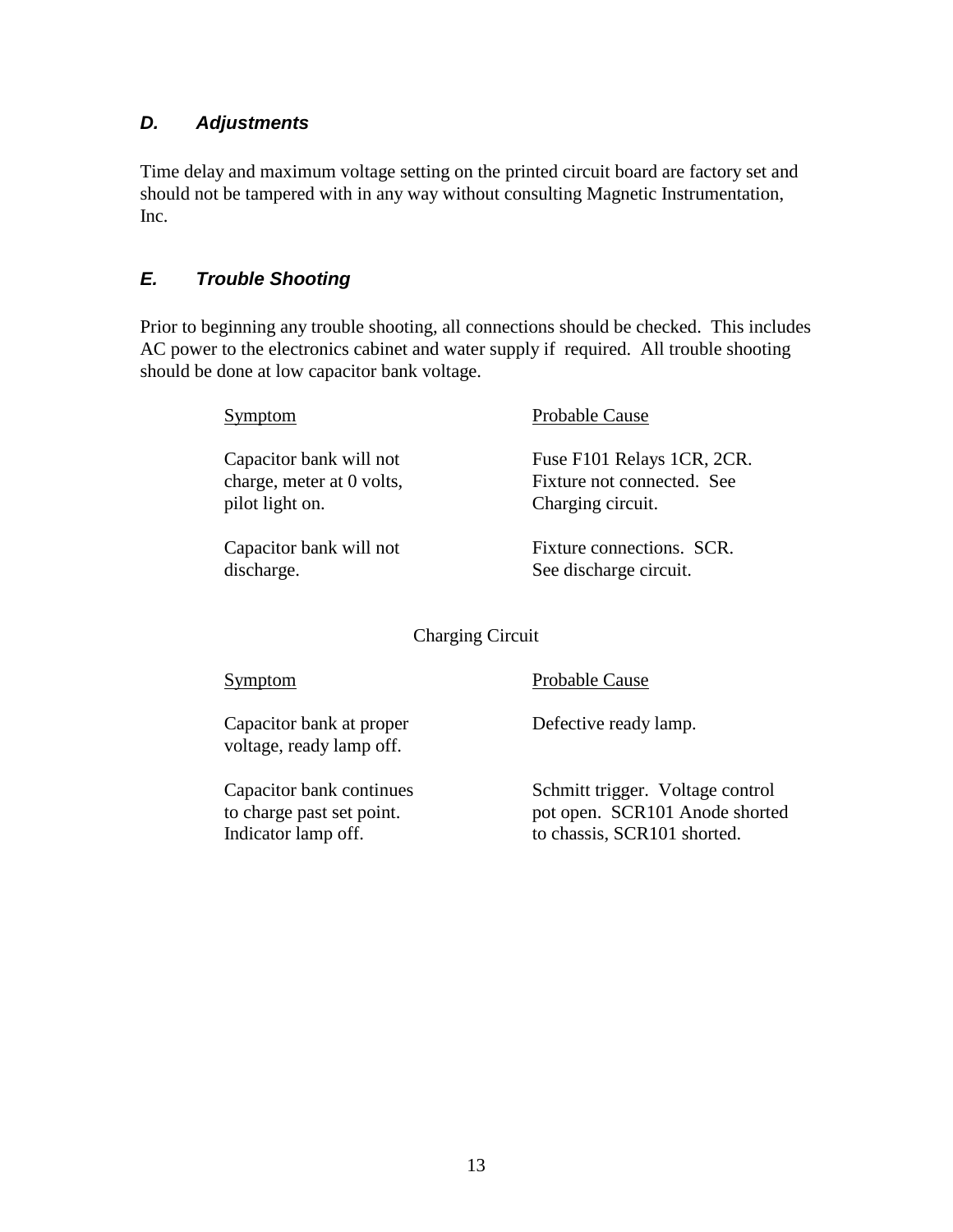#### Discharging Circuit

Before troubleshooting the discharge circuit, verify that the capacitor bank is at voltage and the ready lamp is on.

# Symptom Probable Cause Capacitor bank remains at Push button. Q303, Q302, Q307, voltage. Indicator lamp 201CR. remains bright. Indicator lamp goes out Fixture connections. Fixture then returns to on after open. SCR and capacitor delay, but capacitor bank connections. Q305, Q306, T301, remains at voltage. IC 302, IC 303. Capacitor voltage goes Reverse Current. Diode D1 open.

below 0 volts after discharge.

14